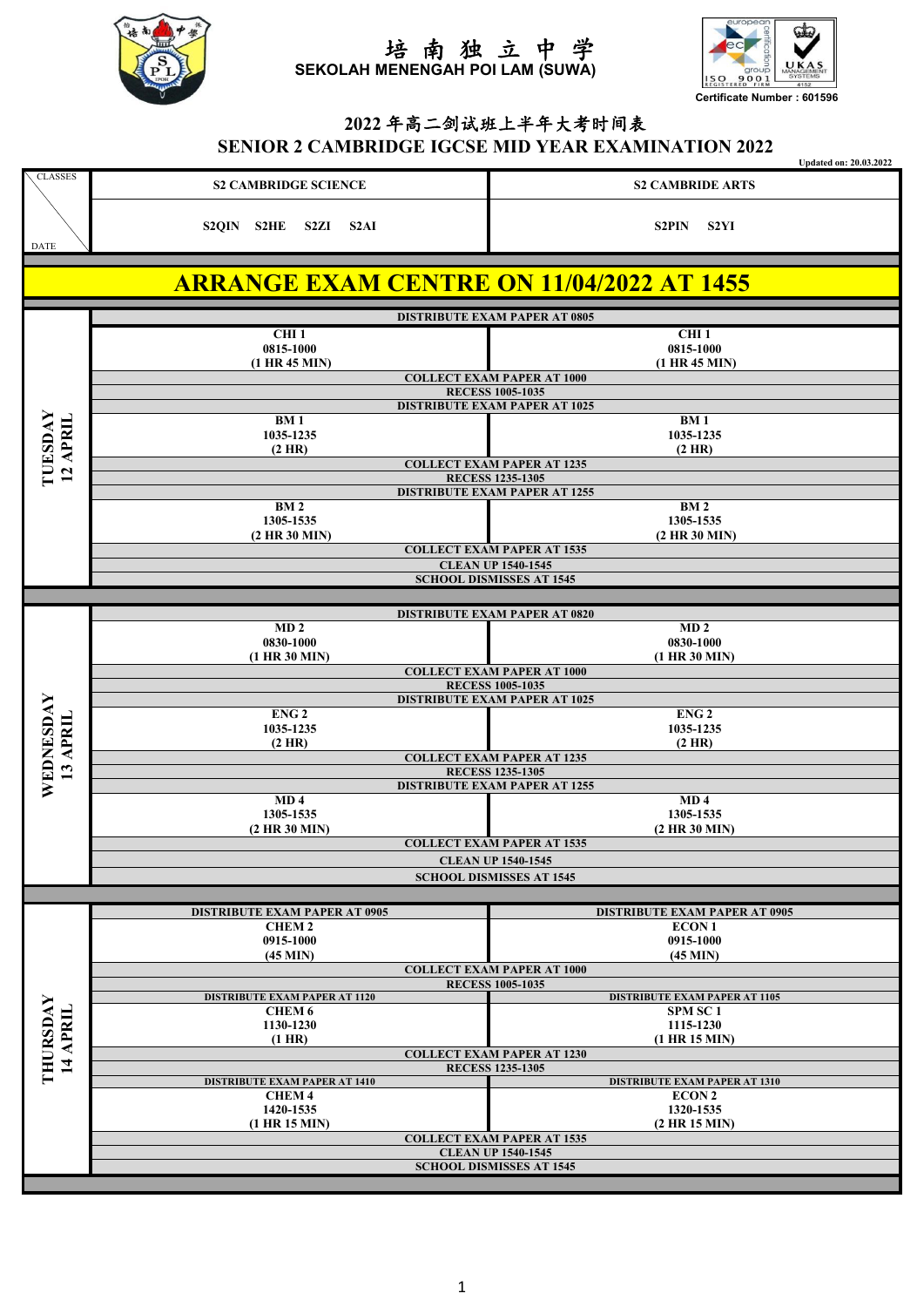

**Certificate Number : 601596**

### **2022** 年高二剑试班上半年大考时间表 **SENIOR 2 CAMBRIDGE IGCSE MID YEAR EXAMINATION 2022**

|                       |                                                                | <b>Updated on: 20.03.2022</b>                                |  |
|-----------------------|----------------------------------------------------------------|--------------------------------------------------------------|--|
| <b>CLASSES</b>        | <b>S2 CAMBRIDGE SCIENCE</b>                                    | <b>S2 CAMBRIDE ARTS</b>                                      |  |
|                       | S2QIN S2HE S2ZI S2AI                                           | S2PIN S2YI                                                   |  |
| DATE                  |                                                                |                                                              |  |
|                       | <b>DISTRIBUTE EXAM PAPER AT 0905</b>                           | <b>DISTRIBUTE EXAM PAPER AT 0820</b>                         |  |
|                       | BIO2                                                           | <b>BUSS1</b>                                                 |  |
|                       | 0915-1000                                                      | 0830-1000                                                    |  |
|                       | $(45$ MIN)                                                     | $(1$ HR 30 MIN)                                              |  |
|                       | <b>COLLECT EXAM PAPER AT 1000</b>                              |                                                              |  |
|                       | <b>RECESS 1005-1035</b>                                        |                                                              |  |
|                       | <b>DISTRIBUTE EXAM PAPER AT 1120</b><br>BIO6                   | <b>DISTRIBUTE EXAM PAPER AT 1105</b><br>SPM SC 2             |  |
|                       | 1130-1230                                                      | 1115-1230                                                    |  |
|                       | $(1$ HR)                                                       | $(1$ HR $15$ MIN)                                            |  |
| 5 APRIL<br>FRIDAY     |                                                                | <b>COLLECT EXAM PAPER AT 1230</b>                            |  |
|                       |                                                                | <b>RECESS 1235-1305</b>                                      |  |
|                       | <b>DISTRIBUTE EXAM PAPER AT 1330</b><br>BIO4                   | <b>DISTRIBUTE EXAM PAPER AT 1315</b><br><b>BUSS 2</b>        |  |
|                       | 1340-1455                                                      | 1325-1455                                                    |  |
|                       | $(1$ HR $15$ MIN)                                              | (1 H 30 MIN)                                                 |  |
|                       |                                                                | <b>COLLECT EXAM PAPER AT 1455</b>                            |  |
|                       |                                                                | <b>CLEAN UP 1500-1505</b>                                    |  |
|                       |                                                                | <b>SCHOOL DISMISES AT 1505</b>                               |  |
|                       |                                                                |                                                              |  |
|                       | <b>DISTRIBUTE EXAM PAPER AT 0905</b>                           | <b>DISTRIBUTE EXAM PAPER AT 0835</b>                         |  |
|                       | PHY <sub>2</sub>                                               | <b>ACCOUNTING 1</b>                                          |  |
|                       | 0915-1000                                                      | 0845-1000                                                    |  |
|                       | $(45$ MIN)                                                     | $(1$ HR $15$ MIN)                                            |  |
|                       |                                                                | <b>COLLECT EXAM PAPER AT 1000</b><br><b>RECESS 1005-1035</b> |  |
|                       | <b>DISTRIBUTE EXAM PAPER AT 1120</b>                           | <b>DISTRIBUTE EXAM PAPER AT 1035</b>                         |  |
|                       | PHY <sub>6</sub>                                               | <b>ACCOUNTING 2</b>                                          |  |
|                       | 1130-1230                                                      | 1045-1230                                                    |  |
| MONDAY<br>18 APRIL    | $(1$ HR)                                                       | $(1$ HR 45 MIN)                                              |  |
|                       | <b>COLLECT EXAM PAPER AT 1235</b><br><b>RECESS 1235-1305</b>   |                                                              |  |
|                       |                                                                | <b>DISTRIBUTE EXAM PAPER AT 1305</b>                         |  |
|                       | P. MORAL                                                       | P. MORAL                                                     |  |
|                       | 1315-1545                                                      | 1315-1545                                                    |  |
|                       | (2 HR 30 MIN)                                                  | $(2$ HR 30 MIN)                                              |  |
|                       |                                                                | <b>COLLECT EXAM PAPER AT 1545</b><br><b>CLEAN UP 1545</b>    |  |
|                       |                                                                | <b>SCHOOL DISMISSES AT 1545</b>                              |  |
|                       |                                                                |                                                              |  |
|                       | 19/04/2022(TUESDAY) HARI NUZUL AL-QURAN (PUBLIC HOLIDAY)       |                                                              |  |
|                       |                                                                | <b>DISTRIBUTE EXAM PAPER AT 0850</b>                         |  |
|                       | <b>SEJARAH1</b><br>0900-1000                                   | <b>SEJARAH1</b><br>0900-1000                                 |  |
|                       | $(1$ HR)                                                       | $(1$ HR)                                                     |  |
|                       |                                                                | <b>COLLECT EXAM PAPER AT 1000</b>                            |  |
|                       | <b>RECESS 1005-1035</b>                                        |                                                              |  |
|                       | <b>DISTRIBUTE EXAM PAPER AT 1120</b>                           |                                                              |  |
|                       | $\bf CP$                                                       | $\bf CP$                                                     |  |
|                       | 1130-1230                                                      | 1130-1230<br>$(1$ HR)                                        |  |
|                       | $(1$ HR)                                                       | <b>COLLECT EXAM PAPER AT 1230</b>                            |  |
| WEDNESDAY<br>20 APRIL | <b>RECESS 1235-1305</b>                                        |                                                              |  |
|                       | <b>DISTRIBUTE EXAM PAPER AT 1310</b>                           |                                                              |  |
|                       | CHI <sub>2</sub>                                               | CHI <sub>2</sub>                                             |  |
|                       | 1320-1535                                                      | 1320-1535                                                    |  |
|                       | (2 HR 15 MIN)                                                  | (2 HR 15 MIN)                                                |  |
|                       | <b>COLLECT EXAM PAPER AT 1535</b><br><b>CLEAN UP 1540-1545</b> |                                                              |  |
|                       |                                                                | <b>SCHOOL DISMISSES AT 1545</b>                              |  |
|                       |                                                                |                                                              |  |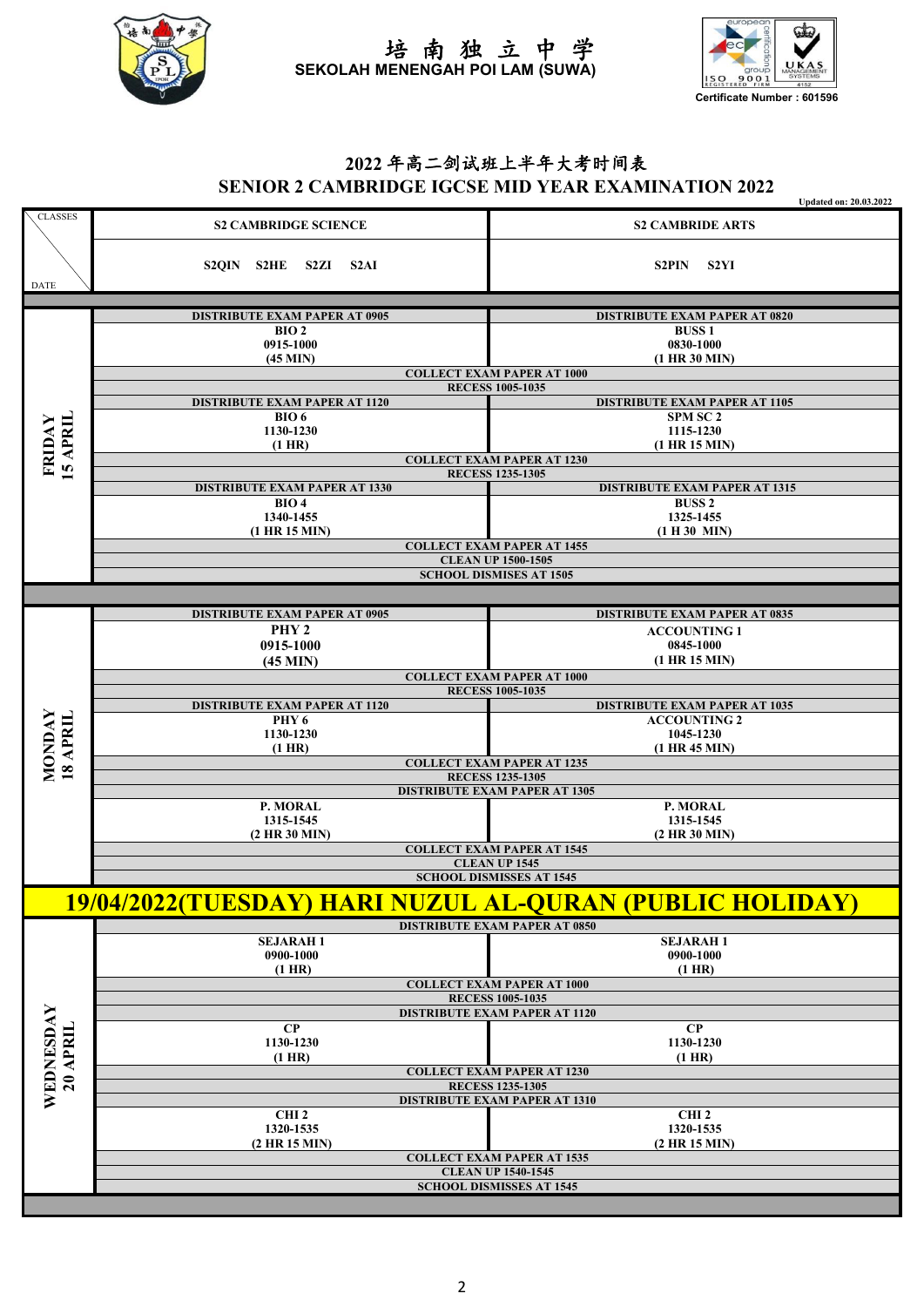



# **2022** 年高二剑试班上半年大考时间表 **SENIOR 2 CAMBRIDGE IGCSE MID YEAR EXAMINATION 2022**

|                    |                                                                             | <b>Updated on: 20.03.2022</b>                  |  |
|--------------------|-----------------------------------------------------------------------------|------------------------------------------------|--|
| <b>CLASSES</b>     | <b>S2 CAMBRIDGE SCIENCE</b>                                                 | <b>S2 CAMBRIDE ARTS</b>                        |  |
| DATE               | S2QIN S2HE S2ZI S2AI                                                        | S2PIN S2YI                                     |  |
|                    |                                                                             |                                                |  |
|                    | <b>DISTRIBUTE EXAM PAPER AT 0755</b><br><b>SEJARAH 2</b><br><b>SEJARAH2</b> |                                                |  |
|                    | 0805-1005                                                                   | 0805-1005                                      |  |
|                    | $(2$ HR)                                                                    | $(2$ HR)                                       |  |
|                    | <b>COLLECT EXAM PAPER AT 1005</b>                                           |                                                |  |
|                    |                                                                             | <b>RECESS 1005-1035</b>                        |  |
|                    | <b>DISTRIBUTE EXAM PAPER AT 1025</b><br>AM1                                 |                                                |  |
|                    | 1035-1235                                                                   | <b>GO BACK TO RESPECTIVE CLASSES 1035-1115</b> |  |
|                    | $(2$ HR)                                                                    | LESSON AS USUAL 1115-1235                      |  |
| 21 APRIL           | <b>COLLECT EXAM PAPER AT 1235</b>                                           |                                                |  |
| THURSDAY           |                                                                             | <b>RECESS 1235-1305</b>                        |  |
|                    | <b>DISTRIBUTE EXAM PAPER AT 1330</b><br>AM <sub>2</sub>                     |                                                |  |
|                    | 1340-1540                                                                   |                                                |  |
|                    | (2 HR)                                                                      | <b>LESSON AS USUAL</b>                         |  |
|                    | <b>COLLECT EXAM PAPER AT 1540</b>                                           |                                                |  |
|                    | <b>CLEAN UP 1540-1545</b>                                                   |                                                |  |
|                    | <b>SCHOOL DISMISSES AT 1545</b>                                             |                                                |  |
|                    | <b>DISTRIBUTE EXAM PAPER AT 0850</b>                                        |                                                |  |
|                    | <b>ENGLISH LISTENING</b>                                                    |                                                |  |
|                    | 0900-1000                                                                   |                                                |  |
|                    | $(1$ HR)                                                                    |                                                |  |
|                    | (ENGLISH AS A SECOND LANGUAGE)                                              |                                                |  |
|                    | <b>FIRST LANGUAGE ENGLISH</b>                                               |                                                |  |
|                    | <b>REVISION</b>                                                             |                                                |  |
|                    | <b>COLLECT EXAM PAPER AT 1000</b>                                           |                                                |  |
|                    | <b>RECESS 1005-1035</b>                                                     |                                                |  |
|                    | <b>DISTRIBUTE EXAM PAPER AT 1025</b>                                        |                                                |  |
|                    | <b>ENG1</b>                                                                 |                                                |  |
|                    | 1035-1235                                                                   | <b>LESSON AS USUAL</b>                         |  |
|                    | (2 HR)<br>(FIRST LANGUAGE ENGLISH)                                          |                                                |  |
| FRIDAY<br>22 APRIL | <b>ENGLISH AS A SECOND LANGUAGE</b>                                         |                                                |  |
|                    | <b>REVISION</b>                                                             |                                                |  |
|                    | <b>COLLECT EXAM PAPER AT 1235</b>                                           |                                                |  |
|                    | <b>RECESS 1235-1305</b>                                                     |                                                |  |
|                    | <b>DISTRIBUTE EXAM PAPER AT 1310</b>                                        |                                                |  |
|                    | PHY 4                                                                       |                                                |  |
|                    | 1320-1435<br>$(1$ HR $15$ MIN)                                              |                                                |  |
|                    | <b>COLLECT EXAM PAPER AT 1435</b>                                           |                                                |  |
|                    | <b>CLEAN UP 1435-1440</b>                                                   |                                                |  |
|                    | <b>GO BACK TO RESPECTIVE CLASSES 1440-1505</b>                              |                                                |  |
|                    | <b>SCHOOL DISMISSES AT 1505</b>                                             |                                                |  |
|                    |                                                                             |                                                |  |
|                    |                                                                             |                                                |  |